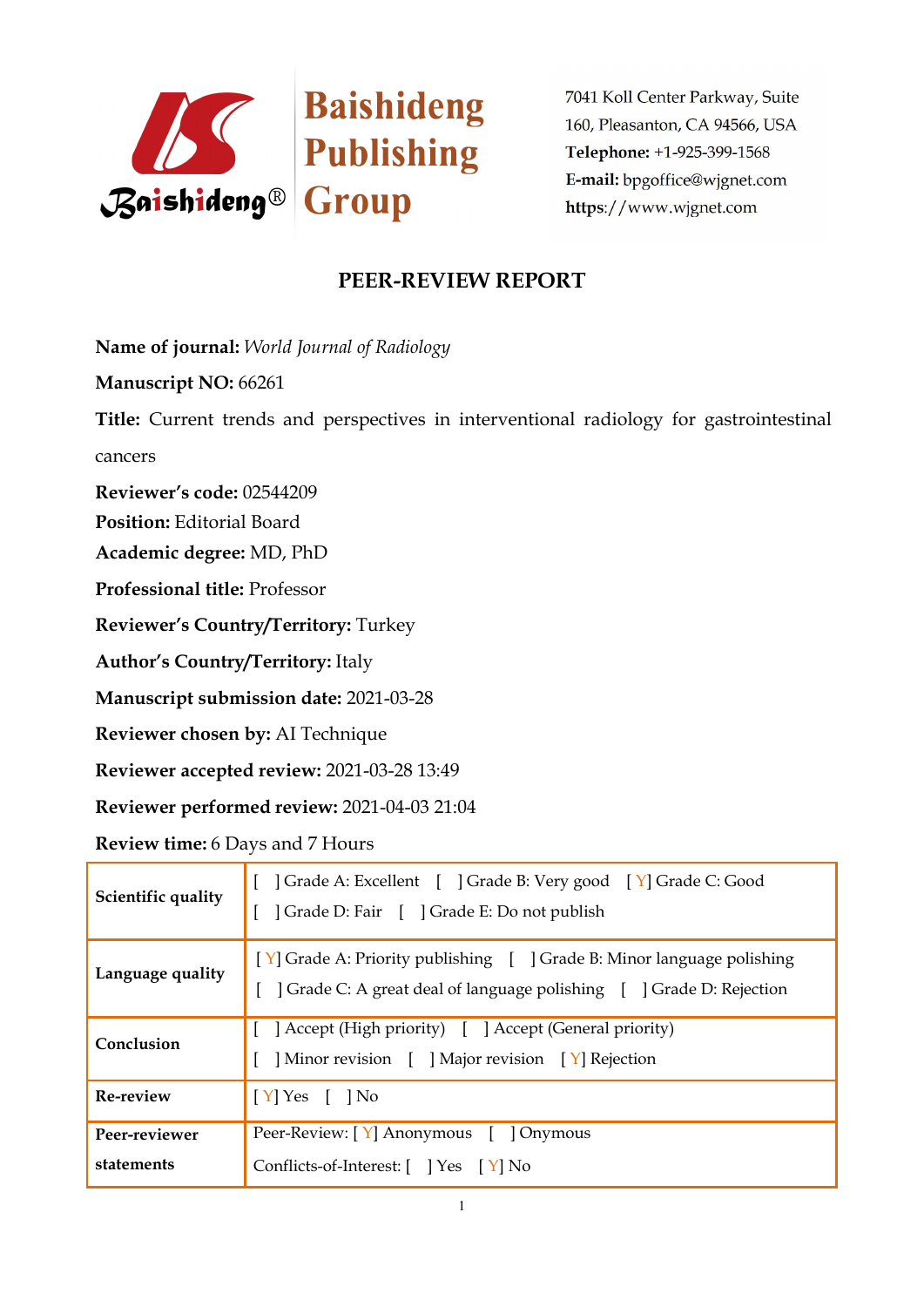

#### **SPECIFIC COMMENTS TO AUTHORS**

The authors summarize the current role for interventional radiology in the management of gastrointestinal cancers.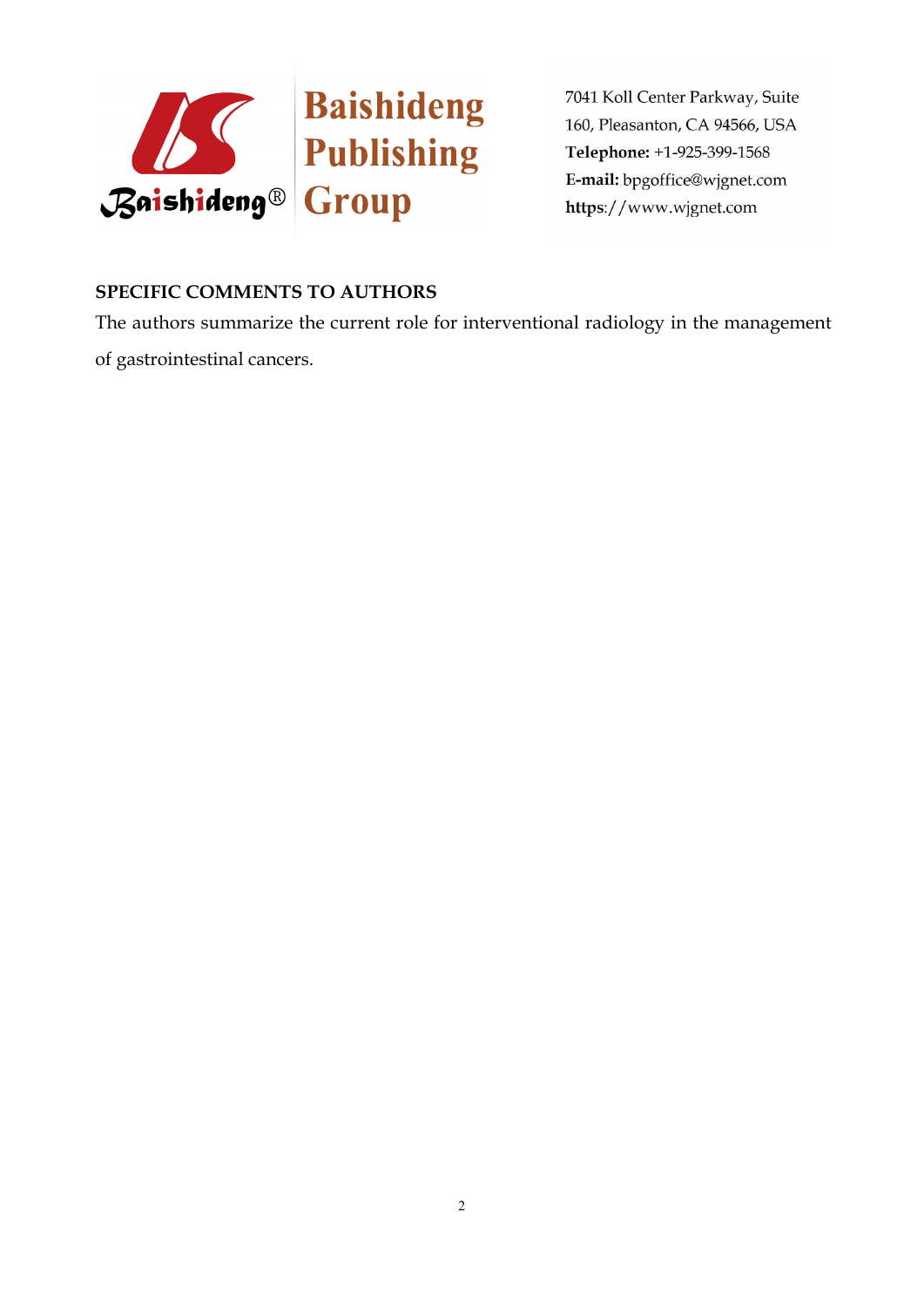

# **PEER-REVIEW REPORT**

**Name of journal:** *World Journal of Radiology* 

**Manuscript NO:** 66261

**Title:** Current trends and perspectives in interventional radiology for gastrointestinal cancers

**Reviewer's code:** 05925764

**Position:** Peer Reviewer

**Academic degree:** MD

**Professional title:** Doctor

**Reviewer's Country/Territory:** Japan

**Author's Country/Territory:** Italy

**Manuscript submission date:** 2021-03-28

**Reviewer chosen by:** AI Technique

**Reviewer accepted review:** 2021-03-30 11:00

**Reviewer performed review:** 2021-04-08 14:18

**Review time:** 9 Days and 3 Hours

| Scientific quality          | Crade A: Excellent [ ] Grade B: Very good [ Y] Grade C: Good<br>] Grade D: Fair [ ] Grade E: Do not publish                                  |  |
|-----------------------------|----------------------------------------------------------------------------------------------------------------------------------------------|--|
| Language quality            | [Y] Grade A: Priority publishing [ ] Grade B: Minor language polishing<br>Crade C: A great deal of language polishing [ ] Grade D: Rejection |  |
| Conclusion                  | [ ] Accept (High priority) [ ] Accept (General priority)<br>[Y] Minor revision [ ] Major revision [ ] Rejection                              |  |
| Re-review                   | $[Y]$ Yes $[$ $]$ No                                                                                                                         |  |
| Peer-reviewer<br>statements | Peer-Review: [Y] Anonymous [ ] Onymous<br>Conflicts-of-Interest: [ ] Yes [Y] No                                                              |  |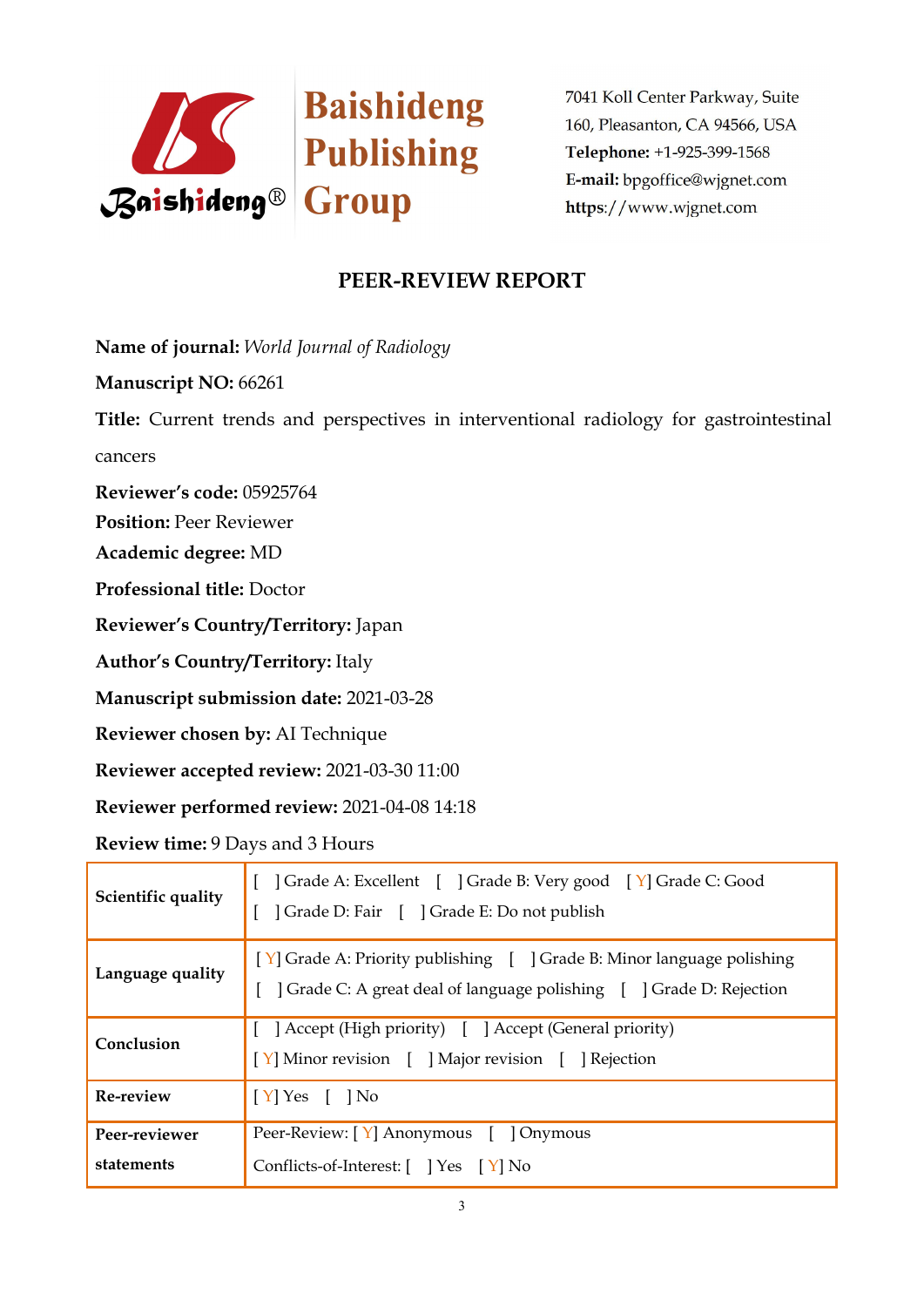

#### **SPECIFIC COMMENTS TO AUTHORS**

I would like to thank the authors for their scientific efforts. It has been reviewed on interventional radiology in gastrointestinal cancers. The article generally looks good in terms of spelling and language. This review article provides some interesting information. I think the following points should be addressed: (1) covered stent for arterial hemorrhage from pseudoaneurysm, which may accomplish both complete hemostasis and arterial flow preservation, (2) duodenal or rectal stent placement in malignant obstruction.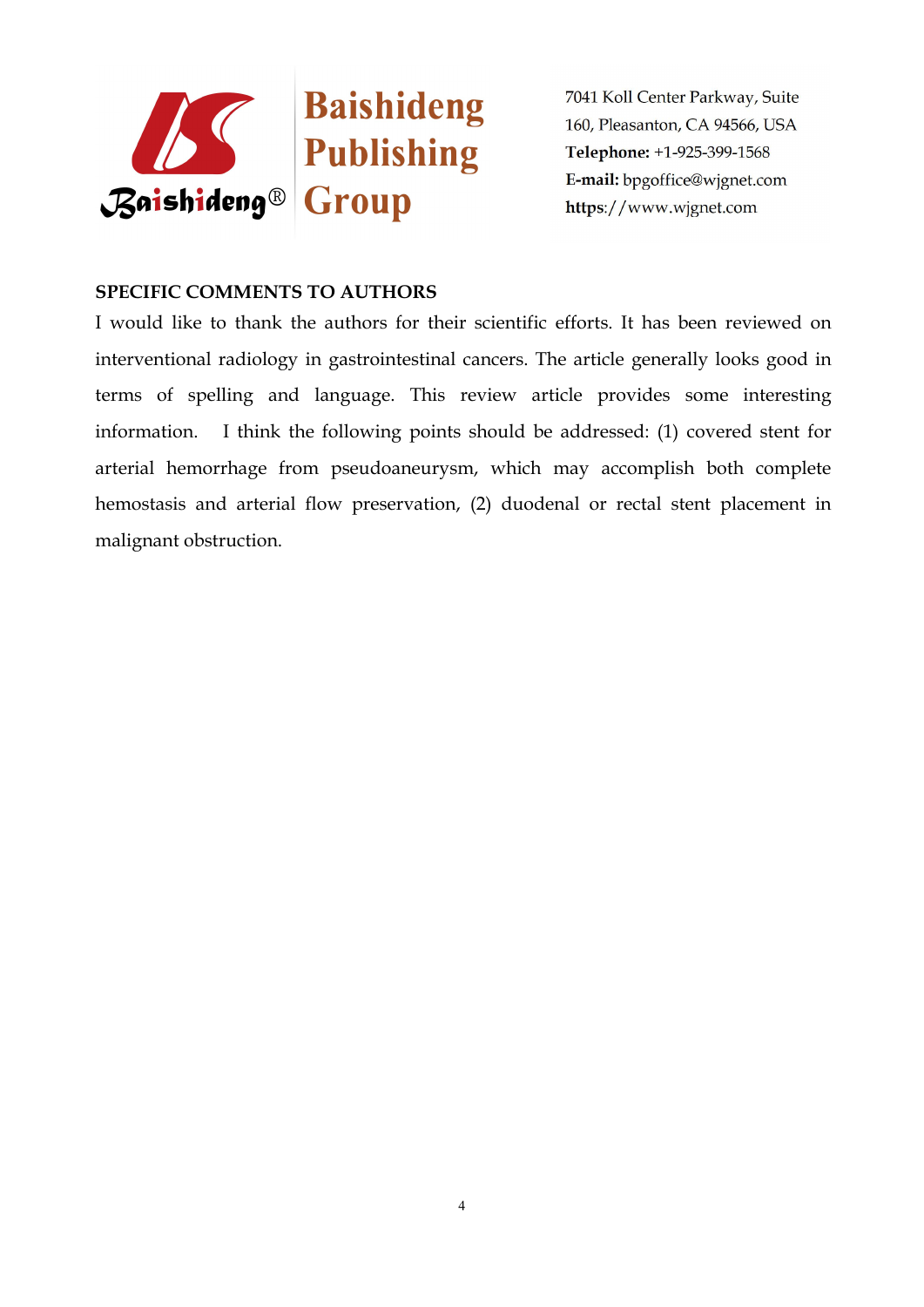

# **PEER-REVIEW REPORT**

**Name of journal:** *World Journal of Radiology* 

**Manuscript NO:** 66261

**Title:** Current trends and perspectives in interventional radiology for gastrointestinal cancers

**Reviewer's code:** 05865407

**Position:** Peer Reviewer

**Academic degree:** MD

**Professional title:** Assistant Professor

**Reviewer's Country/Territory:** United States

**Author's Country/Territory:** Italy

**Manuscript submission date:** 2021-03-28

**Reviewer chosen by:** AI Technique

**Reviewer accepted review:** 2021-03-29 14:14

**Reviewer performed review:** 2021-04-09 01:54

**Review time:** 10 Days and 11 Hours

| Scientific quality          | ] Grade A: Excellent [ ] Grade B: Very good [ Y] Grade C: Good<br>] Grade D: Fair [ ] Grade E: Do not publish                                |  |
|-----------------------------|----------------------------------------------------------------------------------------------------------------------------------------------|--|
| Language quality            | Grade A: Priority publishing [ ] Grade B: Minor language polishing<br>[Y] Grade C: A great deal of language polishing [ ] Grade D: Rejection |  |
| Conclusion                  | Accept (High priority) [ ] Accept (General priority)<br>Minor revision [Y] Major revision [ ] Rejection                                      |  |
| Re-review                   | $[Y]$ Yes $[$ $]$ No                                                                                                                         |  |
| Peer-reviewer<br>statements | Peer-Review: [ ] Anonymous [ Y] Onymous<br>Conflicts-of-Interest: [ ] Yes [Y] No                                                             |  |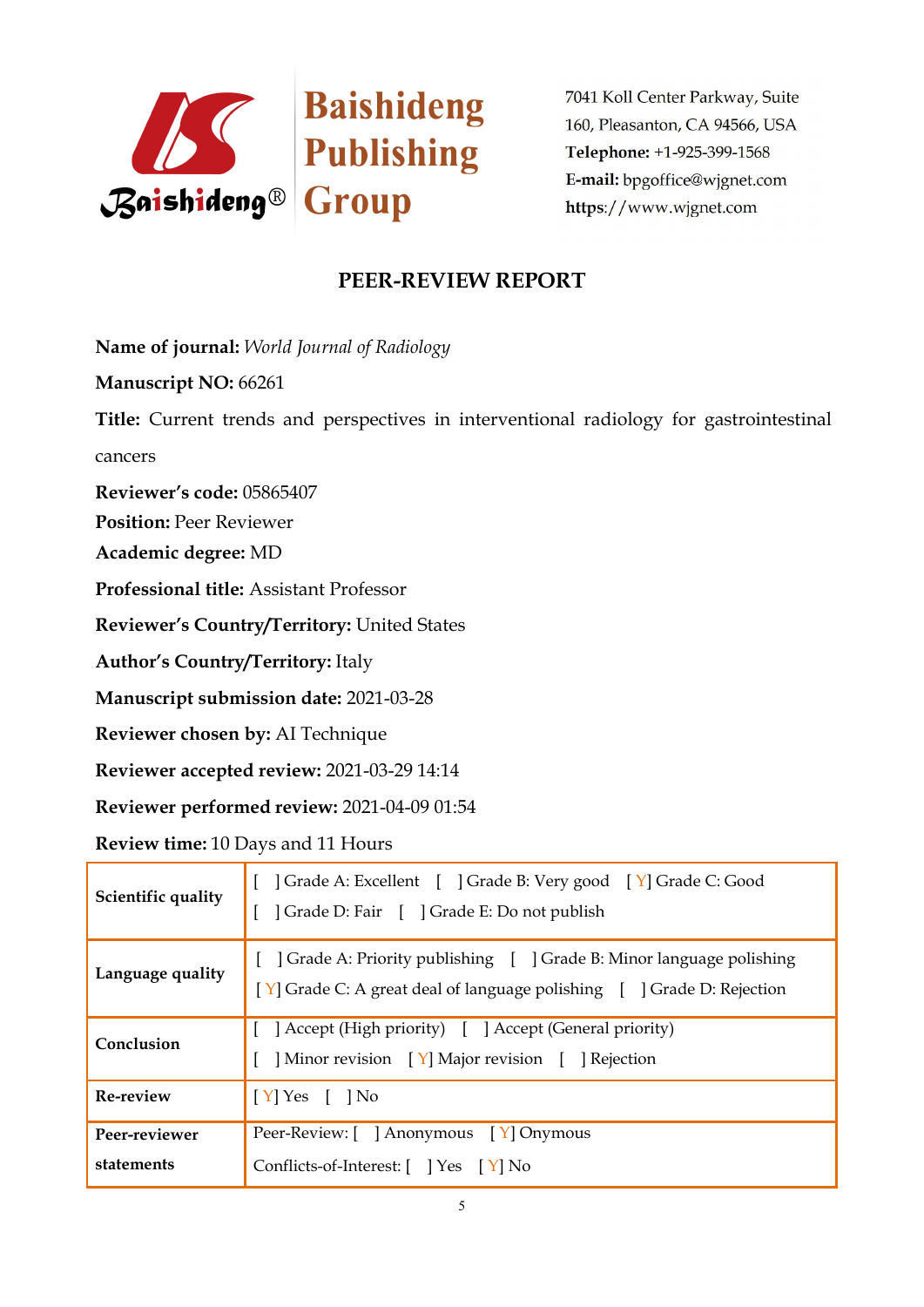

#### **SPECIFIC COMMENTS TO AUTHORS**

1. Lots of grammatical and sentence structuring errors. Needs correction!! 2. Please check with journal guidelines if author biography is needed, otherwise please remove the biography of the author 3. Please confirm the number of references allowed per article. I feel you have lots of references and particularly reference number "5" is too long.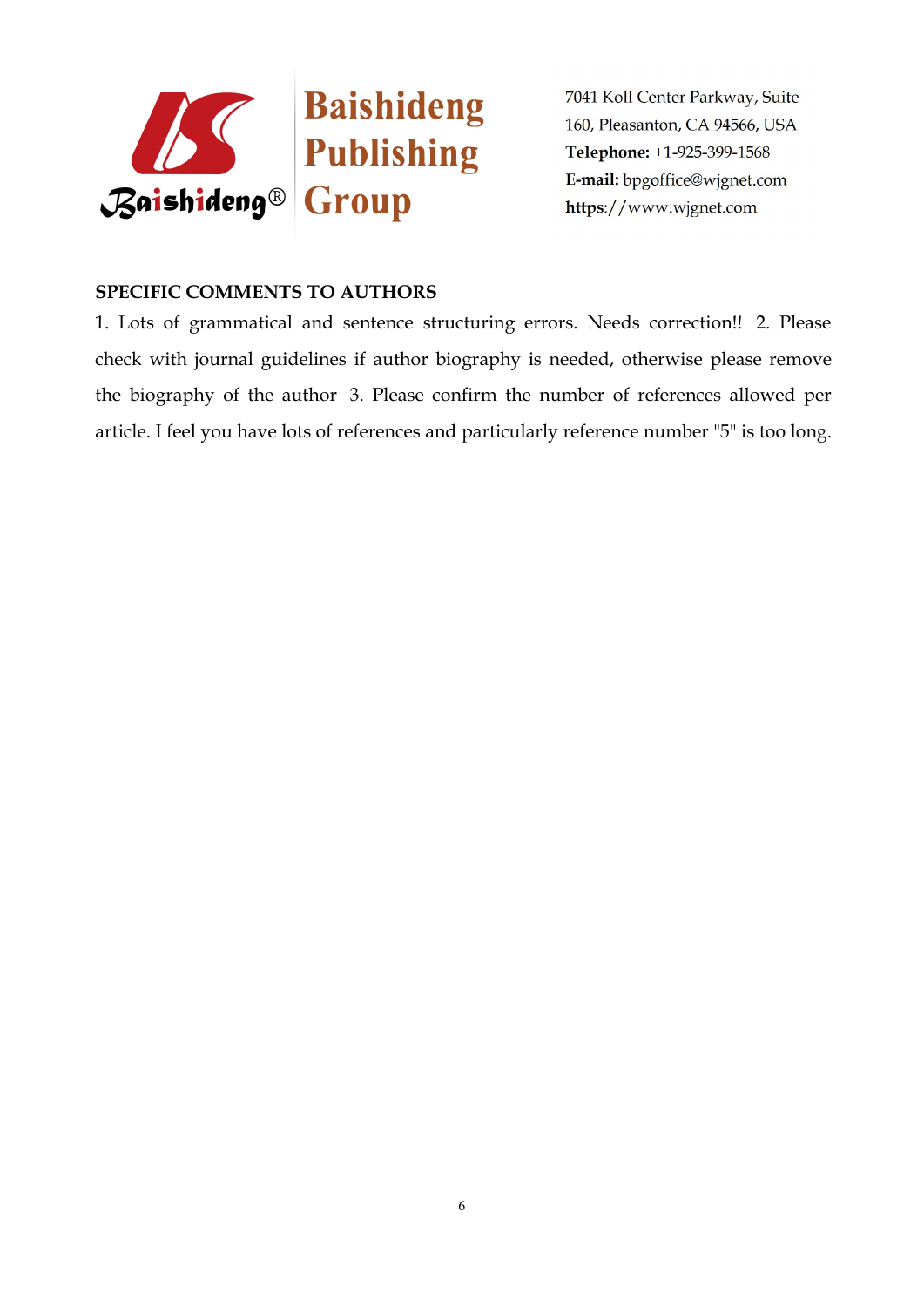

### **RE-REVIEW REPORT OF REVISED MANUSCRIPT**

**Name of journal:** *World Journal of Radiology* 

**Manuscript NO:** 66261

**Title:** Current trends and perspectives in interventional radiology for gastrointestinal cancers

**Reviewer's code:** 02544209

**Position:** Editorial Board

**Academic degree:** MD, PhD

**Professional title:** Professor

**Reviewer's Country/Territory:** Turkey

**Author's Country/Territory:** Italy

**Manuscript submission date:** 2021-03-28

**Reviewer chosen by:** Jia-Ru Fan

**Reviewer accepted review:** 2021-07-23 08:08

**Reviewer performed review:** 2021-07-25 19:48

**Review time:** 2 Days and 11 Hours

| Scientific quality | ] Grade A: Excellent [ ] Grade B: Very good [ Y] Grade C: Good<br>  Grade D: Fair [ ] Grade E: Do not publish                                |
|--------------------|----------------------------------------------------------------------------------------------------------------------------------------------|
| Language quality   | [Y] Grade A: Priority publishing [ ] Grade B: Minor language polishing<br>Crade C: A great deal of language polishing [ ] Grade D: Rejection |
| Conclusion         | [ Accept (High priority) [ Y] Accept (General priority)<br>Minor revision [ ] Major revision [ ] Rejection                                   |
| Peer-reviewer      | Peer-Review: [Y] Anonymous [ ] Onymous                                                                                                       |
| statements         | Conflicts-of-Interest: [ ] Yes [ Y] No                                                                                                       |

#### **SPECIFIC COMMENTS TO AUTHORS**